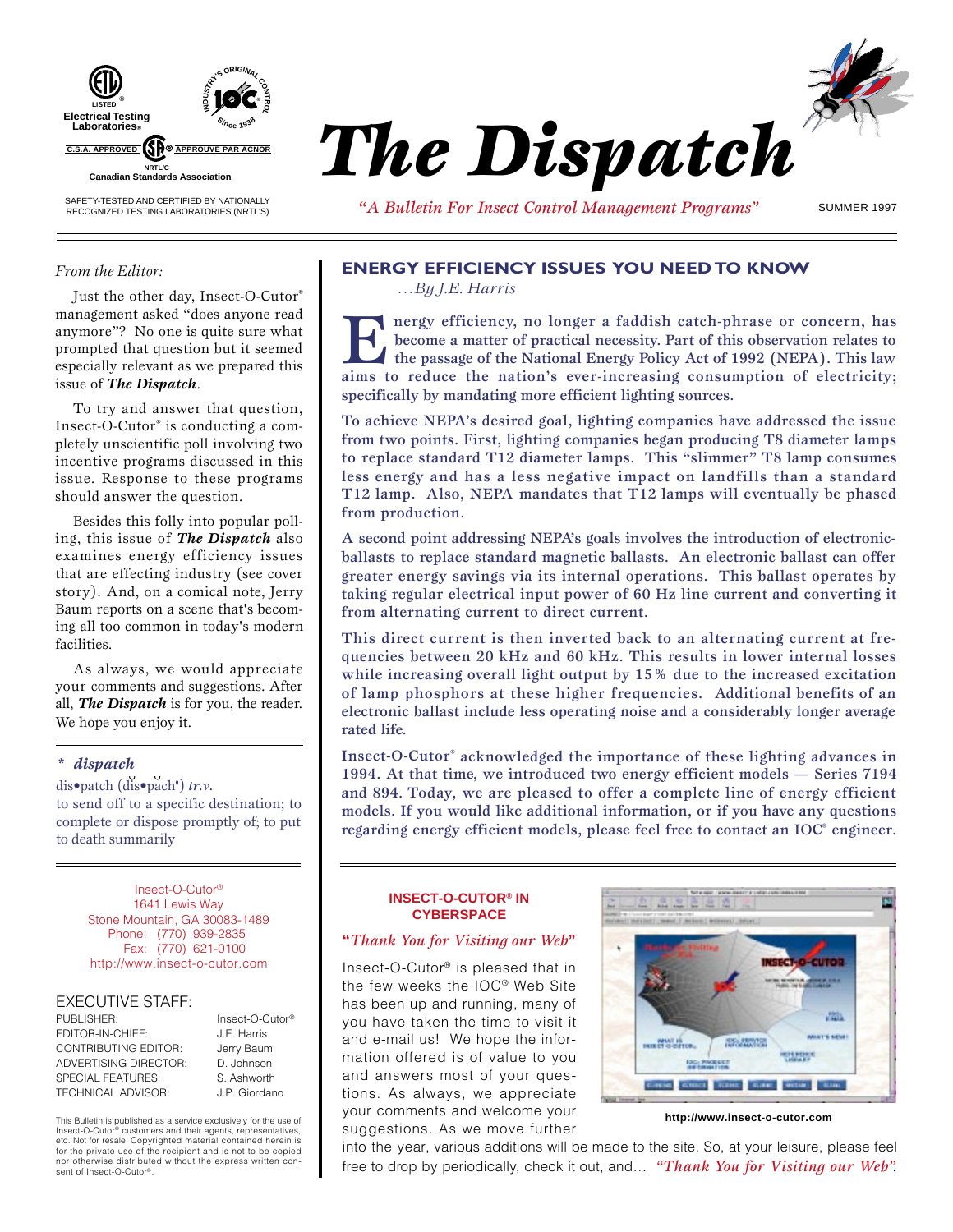# **Secret Admirers We're Looking For Our…**

Insect-O-Cutor® takes pride in the quality of its product and services. From construction design and craftmanship to select industrial components such as our certified black light lamps, Insect-O-Cutor® 's overall efficiency and long-term effectiveness is something on which you can confidently rely.

Many of you have written expressing your confidence in Insect-O-Cutor® products, and we are indebted to you for your "testimonials" to the superiority of IOC® Insect Elimination Systems. In gratitude for your formal statement of satisfaction, we have developed the "IOC® Customer Appreciation Program".

This program extends a five percent (5%) discount off the purchase price of a one-time order. This one-time discount is in addition to any others that may be applicable (i.e., volume

discount, seasonal discount on lamps, corporate ag ment discount, etc.). You are invited to participat the Insect-O-Cutor® Customer Appreciation Program by contacting Diana Johnson who will be most ha

| <b>ROUND HILL</b>                                                                                                                                                                                                                                                                                   | <del>ं I</del> umana Hospital<br><b>Gwinnett</b><br>$\alpha$<br>حممد                                                                                                                                                                                                                                                                                                                                                                                                                                                                                                                                                                                                                                                                                                                                                                                                                                                                                                                                                                  |                                                                   |
|-----------------------------------------------------------------------------------------------------------------------------------------------------------------------------------------------------------------------------------------------------------------------------------------------------|---------------------------------------------------------------------------------------------------------------------------------------------------------------------------------------------------------------------------------------------------------------------------------------------------------------------------------------------------------------------------------------------------------------------------------------------------------------------------------------------------------------------------------------------------------------------------------------------------------------------------------------------------------------------------------------------------------------------------------------------------------------------------------------------------------------------------------------------------------------------------------------------------------------------------------------------------------------------------------------------------------------------------------------|-------------------------------------------------------------------|
| Insect-o-cut<br>1531 Stone R<br>Stone Mounta<br>I am writing<br>knowledgeabl<br>As you know,<br>drosophila<br>satisfaction<br>ordering of<br>Placed in ou<br>bottling and<br>bug spray un<br>we had purch<br>Once again,<br>product that<br>Sincerely,<br>Mark N. Swai<br>Winemaker<br>Round Hill C | Warren<br>City of Progress<br>Waste Water Troatment Plant<br>32360 Warkop<br>Warren Michigan 48093<br>(810) 264-2530<br>Mary A Steenbergh, Mayor<br>David M. Monetto<br>$x = 0.19993$<br>March 6, 1997<br>Diana johnson<br>Insect-O-Cutor<br>1641 Lewis Way<br>Stone Mountain, Georgia 30083-1489<br>Dear Ms. Johnson:<br>I would like to tell you how successful your Model 389 DGS Insect-O-Cutor has been for us<br>at the City of Warren Waste Water Treatment Plant. We are using them in our Filter<br>Building. In the past we have used the smaller unit. Since the installation of your unit, we<br>have reduced our insect population by approximately 60%. With the installation of four<br>more units we, no doubt, will reduce this even further.<br>The units are well built, easy to install and easy to clean. I think they are the best unit<br>available anywhere.<br>Best Regards,<br>Car Neuro<br>Dennis T. Kennedy, Electrician<br>Division of Waste Water Treatment<br>DK/pjc<br>D. Monette<br>$\alpha$<br>File | ress<br>drawing<br>e.<br>nsects<br>We have<br>received<br>helping |
| gree-<br>te in<br>ram                                                                                                                                                                                                                                                                               | MHC/INSECTOCUTOR/pg                                                                                                                                                                                                                                                                                                                                                                                                                                                                                                                                                                                                                                                                                                                                                                                                                                                                                                                                                                                                                   |                                                                   |
| арру                                                                                                                                                                                                                                                                                                |                                                                                                                                                                                                                                                                                                                                                                                                                                                                                                                                                                                                                                                                                                                                                                                                                                                                                                                                                                                                                                       |                                                                   |

to discuss it with you. IOC® product reliability and longevity have enabled us to maintain the "Number One" position in our industry. Whenever quality is a major concern, remember the name Insect-O-Cutor®... Industry's Original Control.

## **GOIN' GLOBAL**

No matter what time zone, hemisphere or continent, Insect-O-<br>Cutor® is ready to meet your international needs. Since 1938, over 700,0000 units have been sold worldwide into dozens of countries. With this long track record of exporting, Insect-O-

Cutor<sup>®</sup> can ensure that your goods arrive as promptly and effortlessly as possible. Pro Forma Invoices/Quotations are normally prepared to ensure that all parties are fully informed. Freight quotations analyzing the best balance of speed and cost — are incorporated into each Pro Forma Invoice/Quotation. Both **quality inspections** and **importing arrangements** are made …as required… prior to any goods being forwarded from our manu-



facturing facility in Stone Mountain, Georgia. Following shipment, Insect-O-Cutor® can provide all the necessary information to assist with tracking and customs. Besides streamlining the associated paperwork, Insect-O-Cutor® engineers can usually accommodate the most unusual requests. Strange electrical configurations? Special installation concerns? No problem, just ask and we will be happy to help.

### **Do Your Sister Plants Know About Insect-O-Cutor® ?**

Many of you are associated with "sister" facilities throughout the U.S. and abroad. Some of those plants may not be receiving Insect-O-Cutor® product bulletins/updates. To ensure those facilities are included in IOC® mailings, please contact "DJ" who will add them to the Insect-O-Cutor<sup>®</sup> databank.

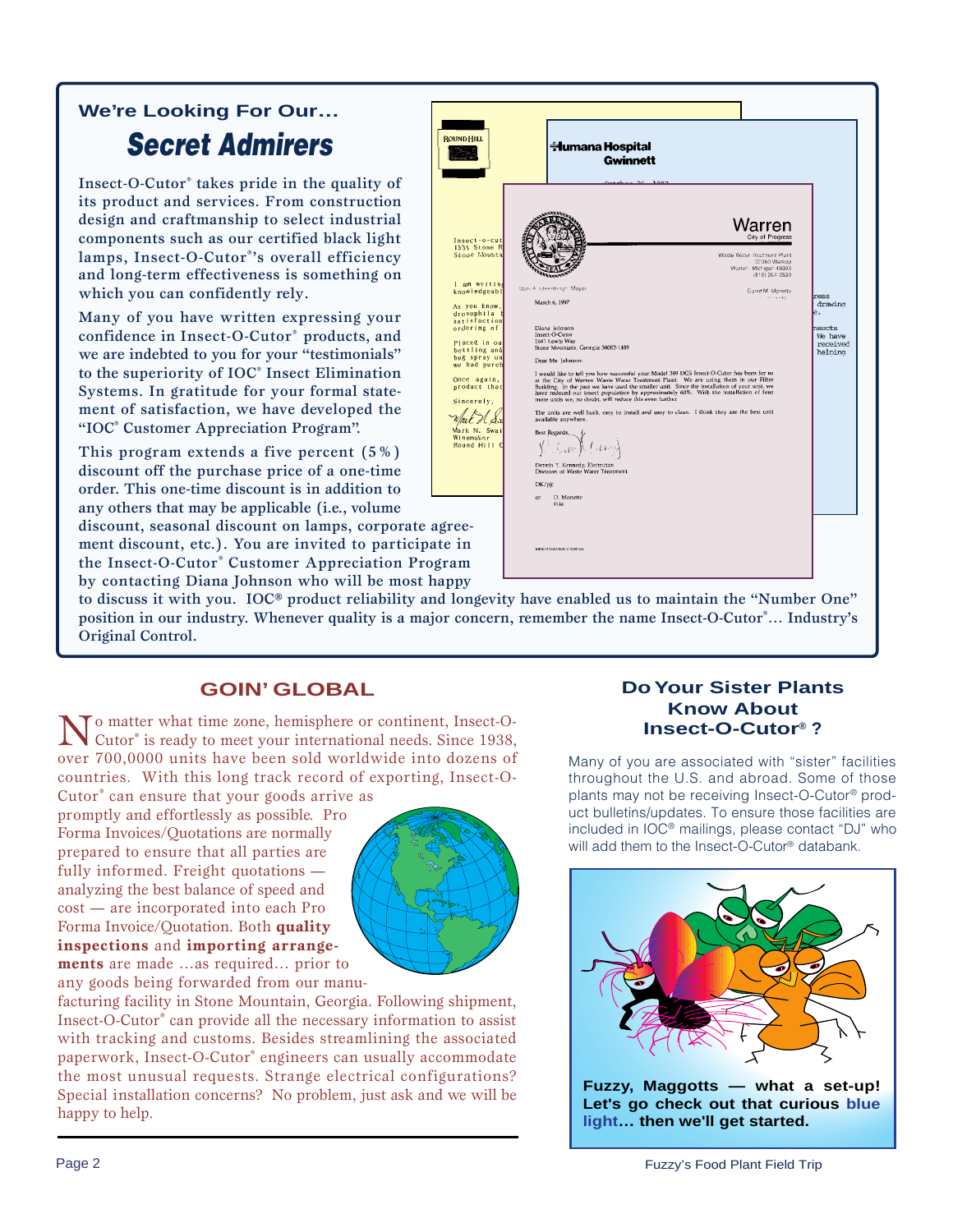## **ENERGY EFFICIENT SERIES 7194E OFFERED AT A SPECIAL DISCOUNT**

Due to increased production capabilities at our new sales and manufacturing facility, we are in a position to offer one of our leading models at a reduced cost for a limited time. Throughout June, July and August, you may purchase any of the Energy Efficient Series 7194E Models at a five percent (5%) special discount off industrial list.

IOC® customers benefit from this special incentive offer in two ways: LOWER-THAN-SUGGESTED RETAIL PRICE for the world's only energy efficient insect control device and LONG-TERM ENERGY SAVINGS generated by the efficiency of the unit itself.

With three energy-saving T8 lamps and electronic ballasts, these models will effect a minimum 40% energy savings over non electronic-ballasted models.

- There is no limit to the number of times you can take advantage of this discount during the discount period ending August 31, 1997.
- 

The 5% special discount cannot be used in conjunction with other discounts or promotional incentives.



Discount Code "NWLTR5" must be stated on all purchase orders for discount to apply.

Series 7194E is available in a choice of construction finishes — stainless steel, aluminized steel, or sand color textured steel. For full specifications and pricing on Series 7194E and other Insect-O-Cutor® models, please contact us by phone, fax, mail or e-mail. More specific information may be viewed at our Web Site; that URL is http://www.insect-o-cutor.com.



Series 7194E

## MASS MURDERERS HANG AT MANUFACTURING PLANT... As Reported by Jerry Baum

A grizzly scene was uncovered at Phineas Fobb Manufacturing early this morning that has thousands shaking their heads and asking, "how could this happen?" An unnamed janitorial staff member entered the building at 1:00 AM

and discovered the carnage that had taken place sometime between that hour and 6:00 PM the previous day. According to the janitor, "I entered the plant and there was an eerie stillness in the air that had never been



Fumbling for words, the worker described what he saw next. "It was quiet", he murmured almost inaudibly, "so darn quiet. I tried desperately to figure out what had changed and then it hit me — the flies… there just weren't any flies buzzing around. Flies had always been buzzing around."

The janitor buried his face with his hands and sat still… rigidly

quiet as he searched for words. "I hadn't even thought about the bug lights until then", he continued. "That's what had changed. Those blue lights had been put up the previous day. "

"It dawned on me that the stillness and the lights might be related. If I had been smart, I would have done what instinct told me to do: call the police. But, no, I had to find out for myself. I pulled out one of the drawers on those blue light machines …Insect-O-Cutor® was the name on it… and it was about all I could handle."

The broken employee could not continue. Later, investigators found the remains of hundreds of flies in the drawer before roping off the area for a crime scene investigation. "I don't blame the guy for not being able to handle it" stated the detective in charge. "I've been with the department for twenty-five years and never saw anything like this myself. There were all those poor flies in that drawer, gone before their time. It really grinds at your soul". The investigation continues.